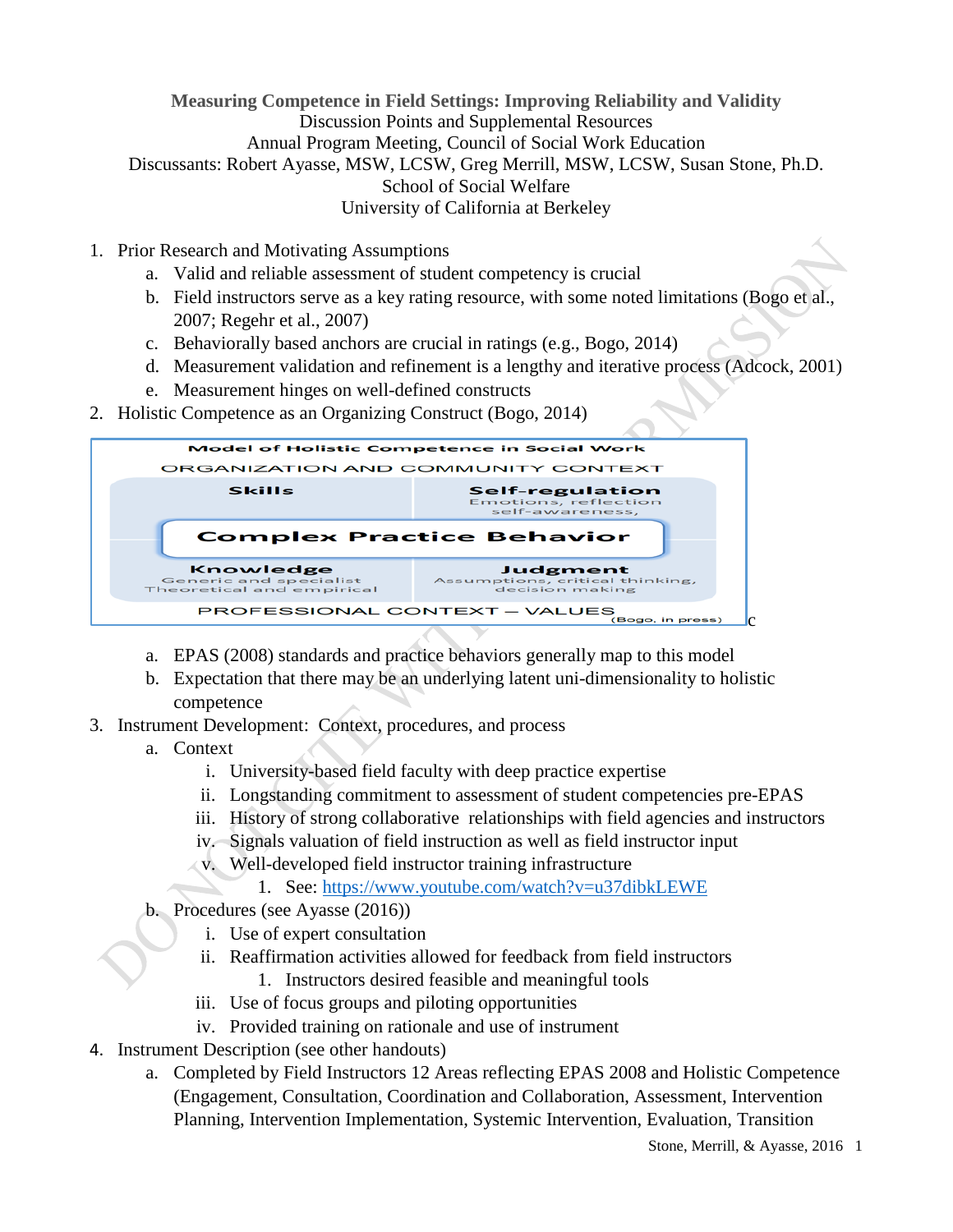Planning, Communication Skills, Professional Ethics, Professional Conduct, Professional Growth and Development)

- b. 55 items on a three point behaviorally anchored scale indicating: Not proficient, Competent, and Advanced; Option for unable to assess
- 5. Assessment of Psychometric Properties
	- a. Basic reliability assessment of items reflecting 10 EPAS competency standards
	- b. Use Rasch Rating Scale methods to:
		- i. Assess general properties of items and scale
		- ii. Assess uni-dimensionality (i.e., empirical face and content validation)
	- c. Sample: Pooled cohort of 183 Berkeley students rated by 155 field instructors at close of first year of MSW program
	- d. Reduced 55 items into 41 EPAS practice behaviors for ease of interpretation
	- e. Treated "unable to respond" as missing
- 6. Results
	- a. Descriptive Statistics
		- i. Across most items (i.e. practice behaviors), the modal student was assessed as "competent" (75-80%), a significant minority were rated as "advanced" (15-20%)
		- ii. On all but a few items, "unable to assess" and "not proficient" were not utilized (1- 2%)
	- b. Instrument reliable (alpha=.89) and unidimensional (ordering of practice behaviors reflect Holistic Competence)
	- c. Evidence of muted fit  $\langle \langle .5 \rangle$  suggests less productivity for measurement, but not "degrading" to measure
		- i. In rating context, suggests overuse of middle category (collusion, hidden constraints, conservatism)

## 7. Implications and Next Steps

- a. Tweaking needed
	- i. More discrimination or more items?
		- 1. Emerging proficiency (Bogo, 2014)
	- ii. Some items difficult to observe?
	- iii. Problematic wording
- b. Illustration of context and process of measurement development and initial testing i. Long Horizon

## **References:**

- Adcock, R. (2001, September). Measurement validity: A shared standard for qualitative and quantitative research. *American Political Science Association*, *95*, 529-546.
- Ayasse, R. (2016). Engaging field instructors to develop [measurements](http://fieldeducator.simmons.edu/article/engaging-field-instructors-to-develop-measurements-of-student-learning-outcomes-in-school-social-work-settings/) of student learning outcomes in school social work [settings.](http://fieldeducator.simmons.edu/article/engaging-field-instructors-to-develop-measurements-of-student-learning-outcomes-in-school-social-work-settings/) *The Field Educator*, *16*(1), 1-16.
- Bogo, M., Regehr, C., Power, R., & Regehr, G. (2007). When values collide: Field instructors' experiences of providing feedback and evaluating competence. *The Clinical Supervisor*, *26*, 99-117.
- Bogo, M., Rawlings, M., Katz, E., & Logie, C. (2014). Using Simulation in Assessment and Teaching: OSCE Adapted for Social Work (Objective Structured Clinical Examination). CSWE: Alexandria, VA.
- Regehr, G., Bogo, M., Regehr, C., & Power, R. (2007). Can we build a better mousetrap? Improving the measures of practice performance in the field practicum. *Journal of Social Work Education*, *43*, 327-344.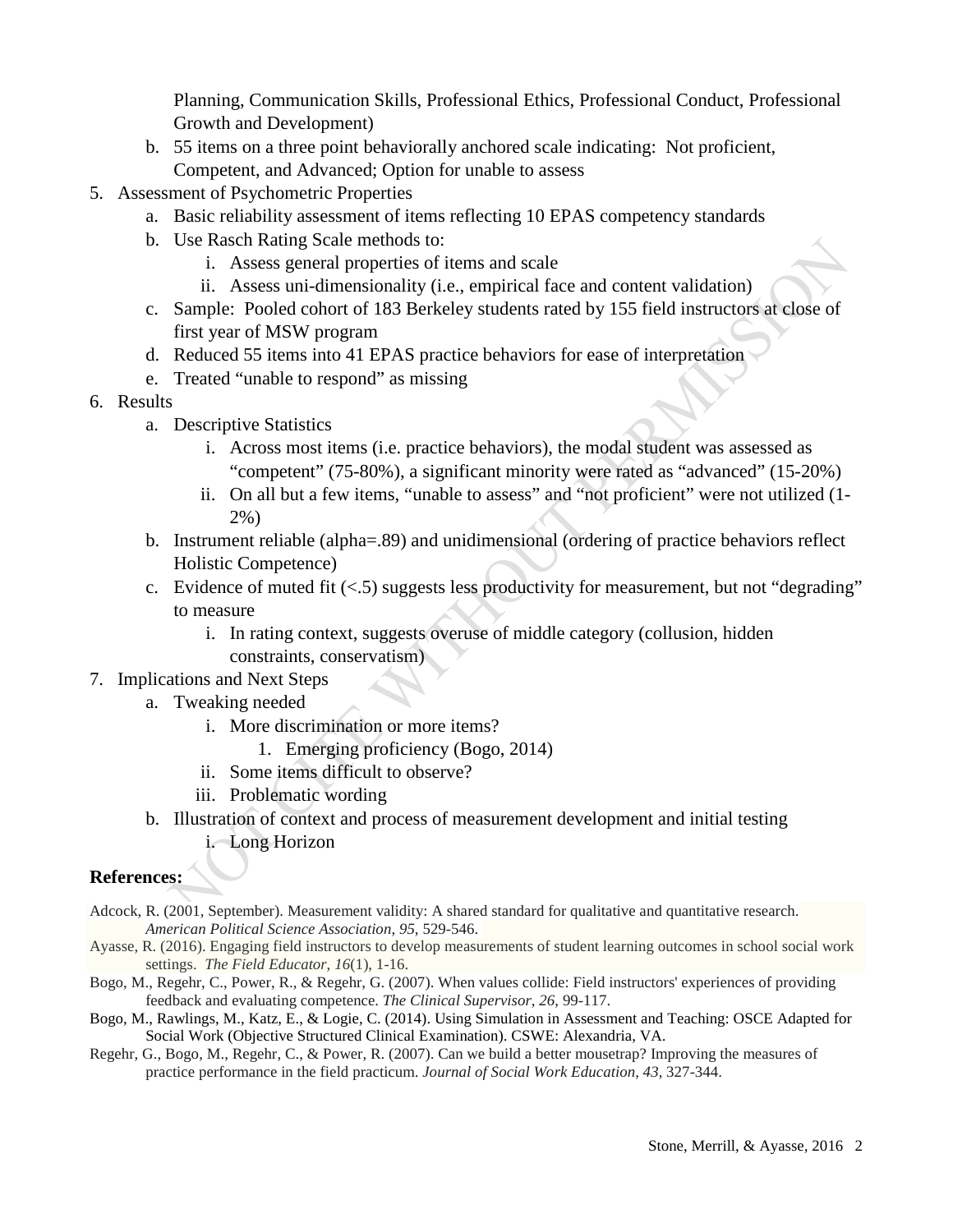| Measure Infit               |      | Z       | Outfit | ${\bf z}$ | Item                                                                                                                    |
|-----------------------------|------|---------|--------|-----------|-------------------------------------------------------------------------------------------------------------------------|
| Hardest to rate as advanced |      |         |        |           |                                                                                                                         |
| 1.77                        | 0.68 | $-1.4$  | 0.34   | $-1.7$    | Recognize and manage personal values in a way that allows professional values to guide practice                         |
| 1.54                        | 0.96 | $-0.1$  | 0.39   | $-1.5$    | View themselves as learners and those with whom they work as informants                                                 |
| 1.53                        | 0.81 | $-0.8$  | 0.36   | $-1.6$    | Help clients resolve problems                                                                                           |
| 1.43                        | 0.49 | $-2.8$  | 0.17   | $-2.6$    | Provide leadership in promoting sustainable changes in service delivery and practice to improve the quality of services |
| 1.33                        | 0.83 | $-0.8$  | 0.37   | $-1.6$    | Collect, organize and interpret client data                                                                             |
| 1.13                        | 0.63 | $-2$    | 0.33   | $-1.8$    | Engage in practices that advance social justice                                                                         |
| 0.95                        | 0.96 | $-0.1$  | 1.24   | 0.6       | Utilize conceptual frameworks to guide the process of assessment, intervention, and evaluation                          |
| 0.87                        | 0.87 | $-0.6$  | 0.69   | $-0.6$    | Engage in policy practice/collaborate with colleagues for effective policy action                                       |
| 0.8                         | 1.09 | $0.5\,$ | 1.12   | $0.4\,$   | Develop mutually agreed on goals and objectives                                                                         |
| 0.78                        | 0.89 | $-0.5$  | 0.51   | $-1.2$    | Critique and apply knowledge to understand person and environment                                                       |
| 0.73                        | 1.1  | 0.6     | 1.12   | 0.4       | Initiate actions to achieve organizational goals                                                                        |
| 0.62                        | 0.76 | $-1.3$  | 1.03   | 0.2       | Select appropriate intervention strategies                                                                              |
| 0.62                        | 0.77 | $-1.3$  | 0.55   | $-1.1$    | Distinguish, appraise, and integrate multiple sources of knowledge                                                      |
| 0.54                        | 0.81 | $-1.1$  | 0.54   | $-1.1$    | Advocate for human rights and social and economic justice                                                               |
| 0.5                         | 1.15 | $0.8\,$ | 1.08   | 0.3       | Use empathy and other interpersonal skills                                                                              |
| 0.44                        | 1.05 | 0.3     | 0.79   | $-0.3$    | Continuously discover, appraise, and attend to contexts of practice                                                     |
| 0.39                        | 0.75 | $-1.6$  | 0.54   | $-1.1$    | Implement prevention interventions that enhance client capacities                                                       |
| 0.39                        | 0.85 | $-0.8$  | 0.63   | $-0.8$    | Analyze, monitor, and evaluate interventions                                                                            |
| 0.35                        | 0.95 | $-0.3$  | 1.14   | 0.4       | Use research evidence to inform practice                                                                                |
| 0.32                        | 1.1  | 0.7     | 0.77   | $-0.4$    | Attend to professional roles and boundaries                                                                             |
| 0.18                        | 0.96 | $-0.2$  | 0.52   | $-1.2$    | Substantively and affectively prepare for actions with individuals, families, groups, organizations and communities     |
| 0.04                        | 1.2  | 1.3     | 1.04   | 0.2       | Demonstrate effective oral and written communication                                                                    |
| 0.04                        | 0.91 | $-0.5$  | 0.69   | $-0.7$    | Assess client strengths and limitations                                                                                 |
| $-0.01$                     | 0.84 | $-1.1$  | 0.56   | $-1.1$    | Use practice experience to inform scientific inquiry                                                                    |
| $-0.14$                     | 1.28 | 1.8     | 1.5    | 0.5       | Develop a mutually agreed upon focus of work and desired outcomes                                                       |